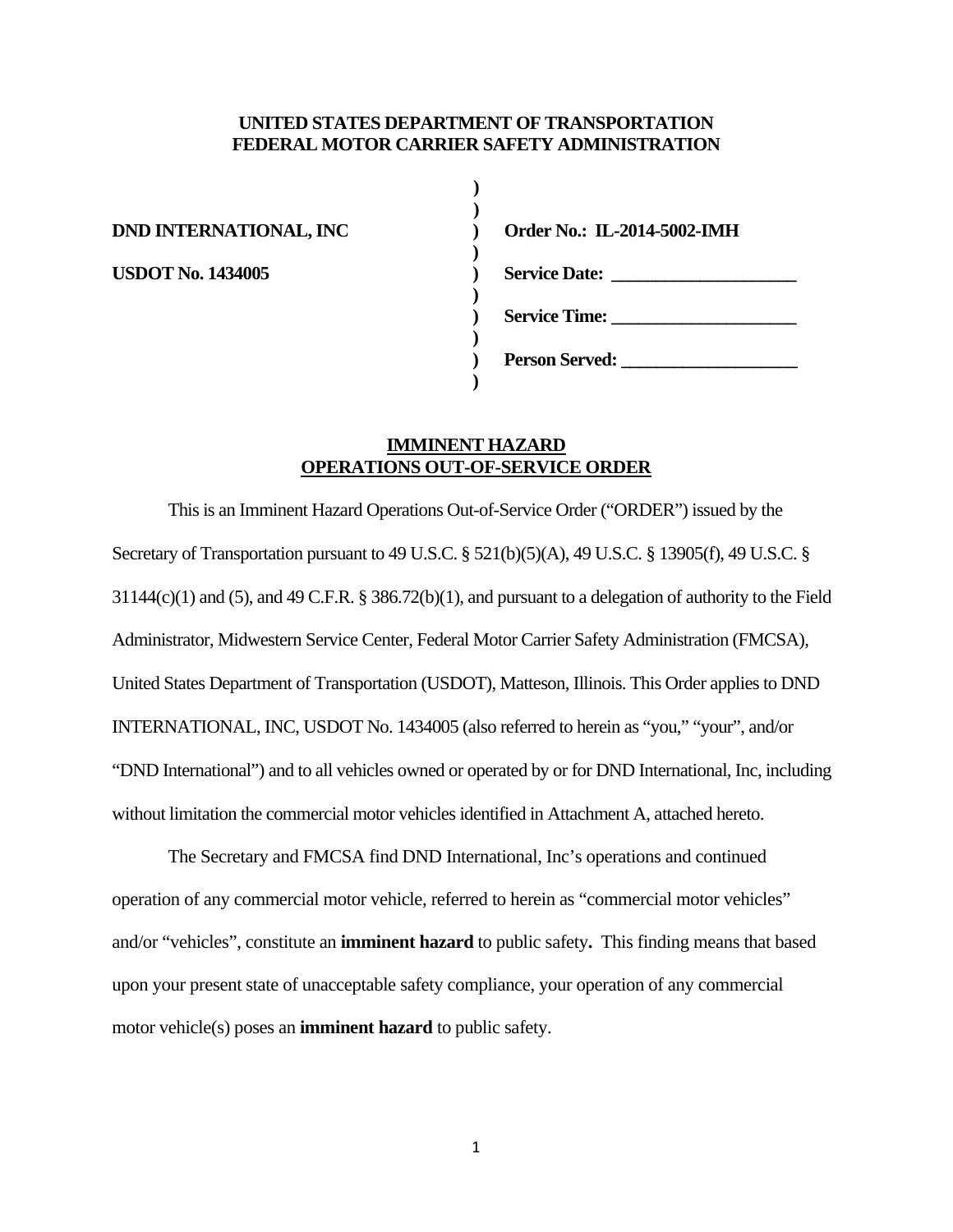# **EFFECTIVE IMMEDIATELY YOU MUST CEASE ALL COMMERCIAL MOTOR VEHICLE OPERATIONS, INCLUDING ALL INTERSTATE OR INTRASTATE TRANSPORTATION FROM ALL DISPATCHING LOCATIONS OR TERMINALS.**

 "Operate" or "Operating" includes without limitation all interstate and intrastate transportation by drivers from all dispatching locations or terminals. DND International's commercial motor vehicles(s) may not be operated in interstate or intrastate commerce by any other motor carrier or by any driver. Any movement of DND International's commercial motor vehicles to any storage or repair or other location for the purposes of repair, sale, storage, or final destination must be accomplished only by towing, such that the commercial motor vehicle itself is not operated under its own power. DND International's commercial motor vehicles may be moved only upon the written approval of the Field Administrator for FMCSA's Midwestern Service Center.

 Commercial motor vehicles and their drivers now in interstate commerce or intrastate commerce may proceed to their next immediate destination, which is defined as the next scheduled stop for vehicles already in motion where the cargo can be safely secured. (See 49 C.F.R. § 386.72(b)(4) and (5)).

# **NO ADDITIONAL CARGO MAY BE LOADED OR TRANSPORTED, NOR MAY YOU OPERATE ANY COMMERCIAL MOTOR VEHICLE IN INTERSTATE OR INTRASTATE COMMERCE WHILE THIS ORDER IS IN EFFECT.**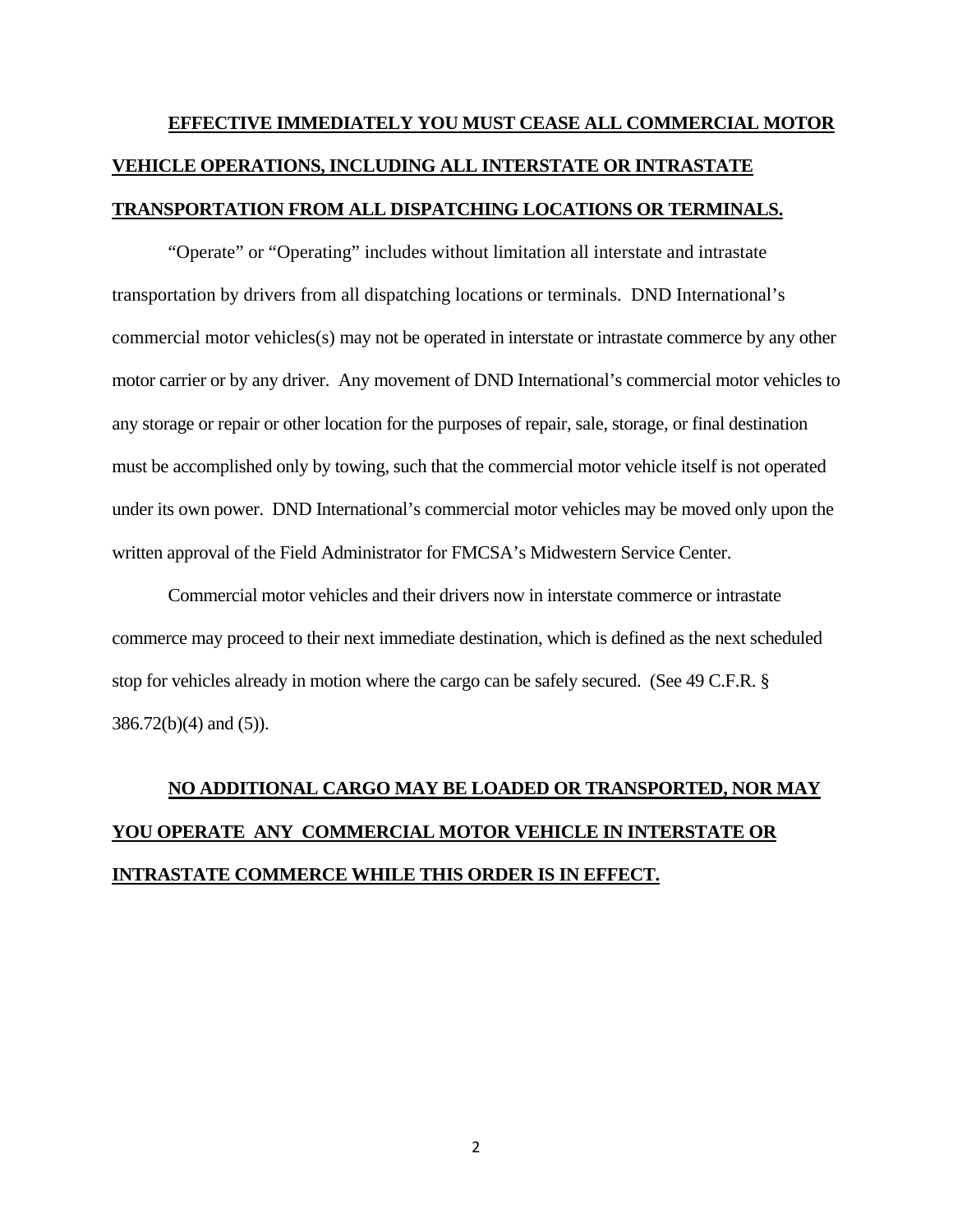**Within eight (8) hours of the service of this Order, you must submit to the Field Administrator in writing by facsimile the location of each of DND International, LLC's commercial motor vehicles.** Your submission must be faxed to:

> Darin G. Jones, Field Administrator FMCSA – Midwestern Service Center 708-283-3579

# **I. JURISDICTION**

DND International is a for hire property motor carrier engaged in interstate commerce using commercial motor vehicles and is therefore subject to the Federal Motor Carrier Safety Regulations ("FMCSRs"), 49 C.F.R. Parts 350-399, the hours of service regulations at 49 C.F.R. Part 395, as well as the Orders of the USDOT and FMCSA. *(See* 49 U.S.C. §§ 506, 507, 13501, 31133, 31136 and 31144). DND International is required to comply, and to ensure its drivers comply, with the FMCSRs and Orders of the USDOT and FMCSA. *(See* 49 C.F.R. §390.11). This Order has the force and effect of any other Order issued by FMCSA and is binding upon DND International and its officers, members, directors, successors, assigns and closely affiliated companies. This Order applies to all motor carrier operations and to all motor vehicles owned, leased, rented or otherwise operated by and/or for DND International.

# **II. BASIS FOR ORDER**

The basis for determining that DND International's motor carrier operations pose an imminent hazard to the public is DND International's serious noncompliance with the FMCSRs, specifically 49 C.F.R. Parts 395 and 392. DND International does not have adequate safety management practices in place to ensure its drivers are preparing and submitting accurate records of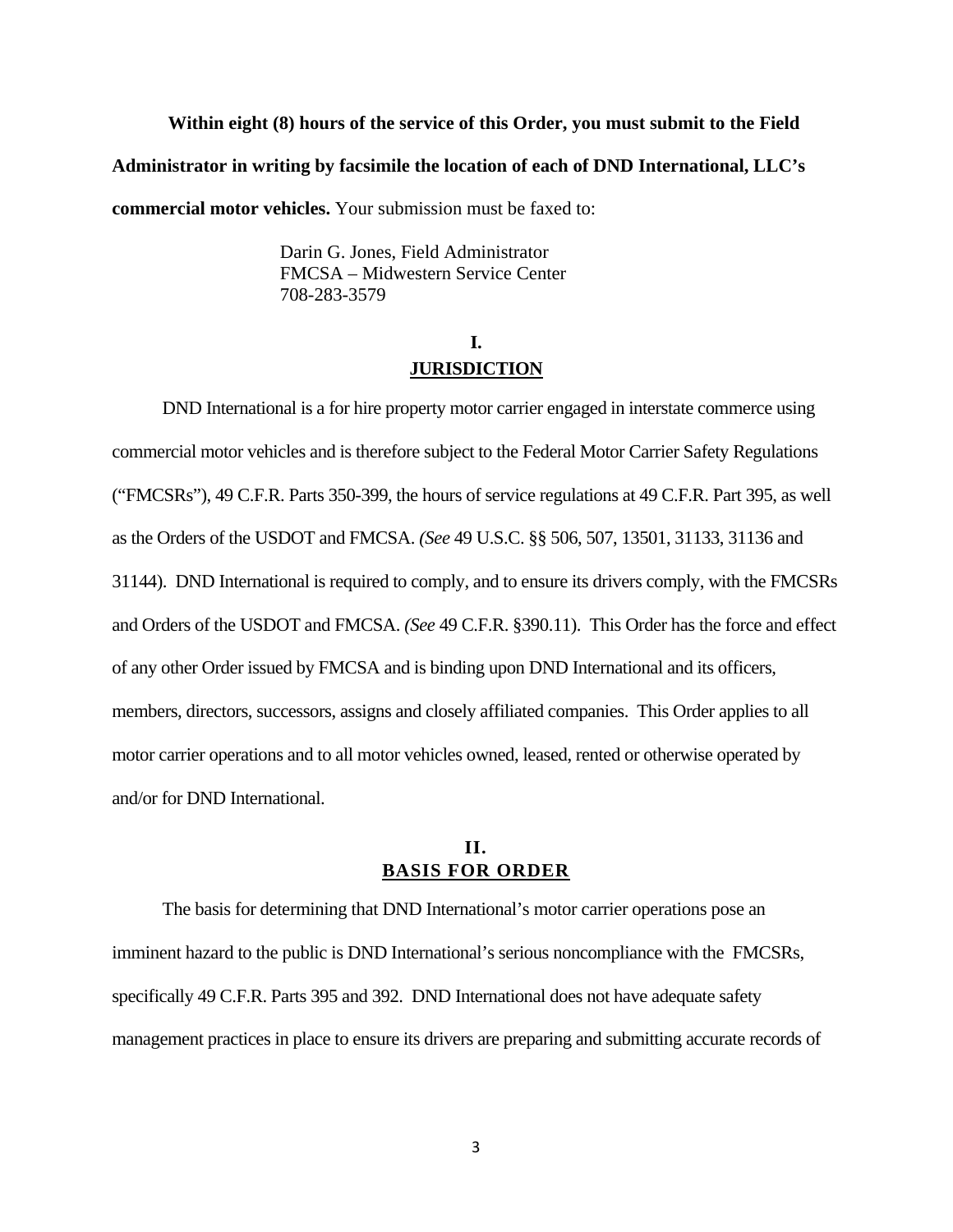duty status and that they comply with the hours of service driving limitations. DND International's drivers routinely falsify their records of duty status and exceed the hours of service limitations in the FMCSRs. DND International also does not have adequate safety management practices in place to prevent its drivers from operating their commercial motor vehicles in an unsafe manner.

 DND International's failure to establish an effective driver hours of service safety management program, including an effective driver's records of duty status monitoring system, was a key contributing factor to a recent catastrophic crash. On January 27, 2013, a DND International driver, while in violation of 49 C.F.R. Parts 395 and 392, crashed his commercial motor vehicle into two stationary Illinois government vehicles, causing one death and one serious life-threatening injury. Individually and cumulatively, these violations substantially increase the likelihood of serious injury or death to DND International's drivers and the motoring public.

# **III. BACKGROUND**

On January 27, 2014, Renato Velasquez was driving for DND International in DuPage County, Illinois on US Interstate Highway 88 when his commercial motor vehicle struck two emergency vehicles (an Illinois State Police cruiser and an Illinois Toll Authority vehicle), both with activated emergency/warning lights, resulting in the death of the Toll Authority worker and life-threatening injuries to the Illinois State Police officer.

On January 28, 2014 FMCSA initiated an investigation to examine the circumstances of the fatal crash and driver Velasquez's compliance with the FMCSRs. FMCSA found that at the time of the crash driver Velasquez was driving after having been on duty in excess of 26 hours and having had an opportunity for no more than a 5 ½ hour break from duty. Driver Velasquez's hours on duty were in direct violation of the maximum allowable duty hours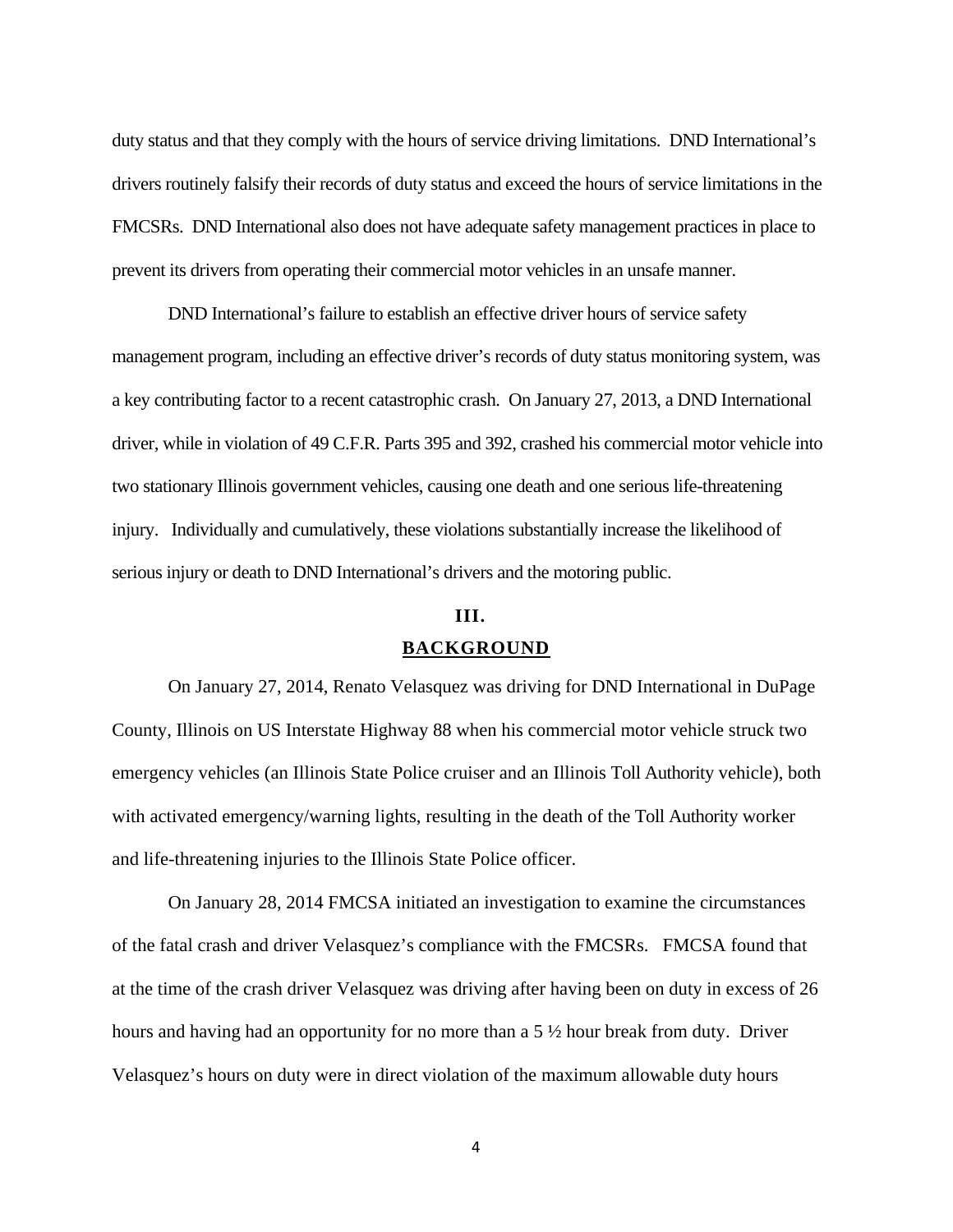established by the FMCSRs to prevent driver fatigue and impairment while operating a commercial motor vehicle. The investigation also revealed that Velasquez falsified his records of duty status on four out of the seven days immediately leading up to the day of the crash. As a result of these findings, on February 10, 2014, FMCSA declared Renato Velasquez's egregious violations and reckless operation of a commercial motor vehicle to pose an imminent hazard to him and the public, and ordered Velasquez to cease operating any commercial motor vehicles.

 FMCSA expanded its investigation to examine additional records of driver Velasquez and six more drivers operating under the authority of DND International. The investigation established that DND International's safety performance history reflected a continuous pattern of violations - with the carrier's Safety Management System (SMS) BASIC scores in Unsafe Driving and Hours of Service (HOS) Compliance being above the intervention threshold in each of the previous 24-months.<sup>1</sup> DND International's current BASIC score in Unsafe Driving is 91.1% and in HOS Compliance is 88.9%. Numerous roadside citations contributed to DND International's poor Unsafe Driving performance over the past year, including six speeding violations, three citations for failing to obey a traffic control device, three citations for failing to use a seat belt while driving a commercial motor vehicle, one citation for an improper lane change and one citation for an improper turn.

<sup>&</sup>lt;sup>1</sup> The SMS is a tool for assessing available roadside performance data and ranking an entity's relative performance in any of the six Behavior Analysis and Safety Improvement Categories (BASICs). The SMS quantifies the on-road safety performance of individual entities to identify entities with significant safety problems, determine the specific safety problems an entity exhibits, and monitor safety problems through the Intervention Process. The SMS computes a percentile for each BASIC using a time-weighted methodology, and assigns a percentile rank to each BASIC, on a 0-100 scale, with 100 indicating the worst performance.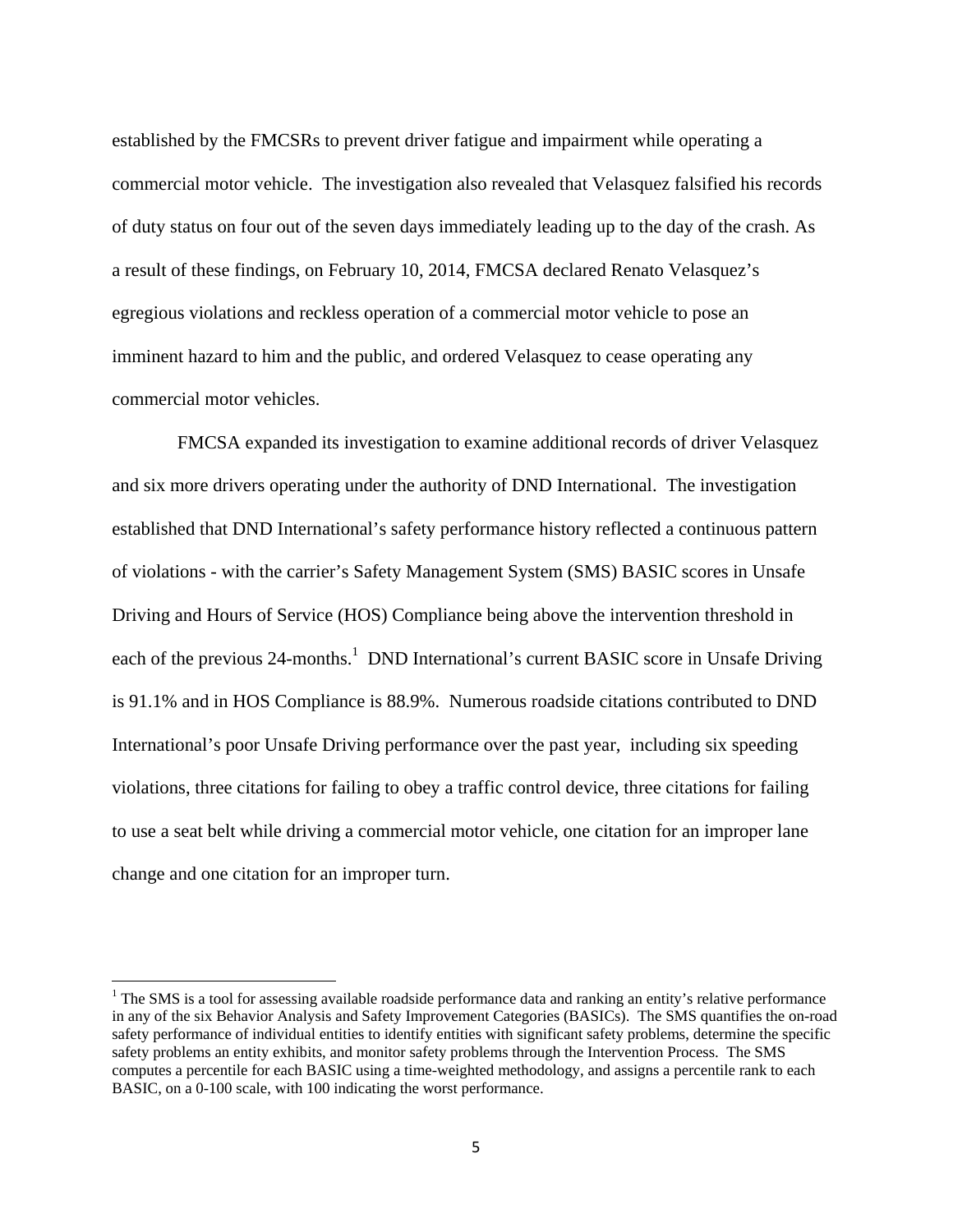DND International does not have in place an effective management oversight and control system to ensure drivers comply with hours of service requirements in Part 395 of the safety regulations. In the past year, DND International's drivers accumulated several roadside hours of service violations, including six false records of duty status violations, five 14-hour duty limit violations, two 11-hour driving limit violations and eight violations for driving more than eight hours since the last break of at least 30 minutes. DND International has no effective system in place to ensure that drivers are only dispatched when they have sufficient hours available to complete the assigned trip or that drivers will pull off the road and take required rest breaks. DND International's drivers routinely travel on Illinois Toll Roads, but DND International refuses to compare toll transaction information to its drivers' logs to monitor hours of service compliance. When FMCSA's investigators compared toll transaction data with the logs from the seven sampled drivers, an unmistakable, dangerous pattern of serious falsification emerged -- the drivers had falsified in excess of 25% of their records of duty status. All seven drivers falsified their logs during this period.

# **IV. REMEDIAL ACTION**

To eliminate this imminent hazard, and before DND International will be permitted to resume operations placed out of service by this Order, DND International must take specific steps to ensure and demonstrate compliance with the Federal Motor Carrier Safety Regulations. DND International must comply with all Orders issued by FMCSA and must submit to the Field Administrator a plan detailing how DND International will: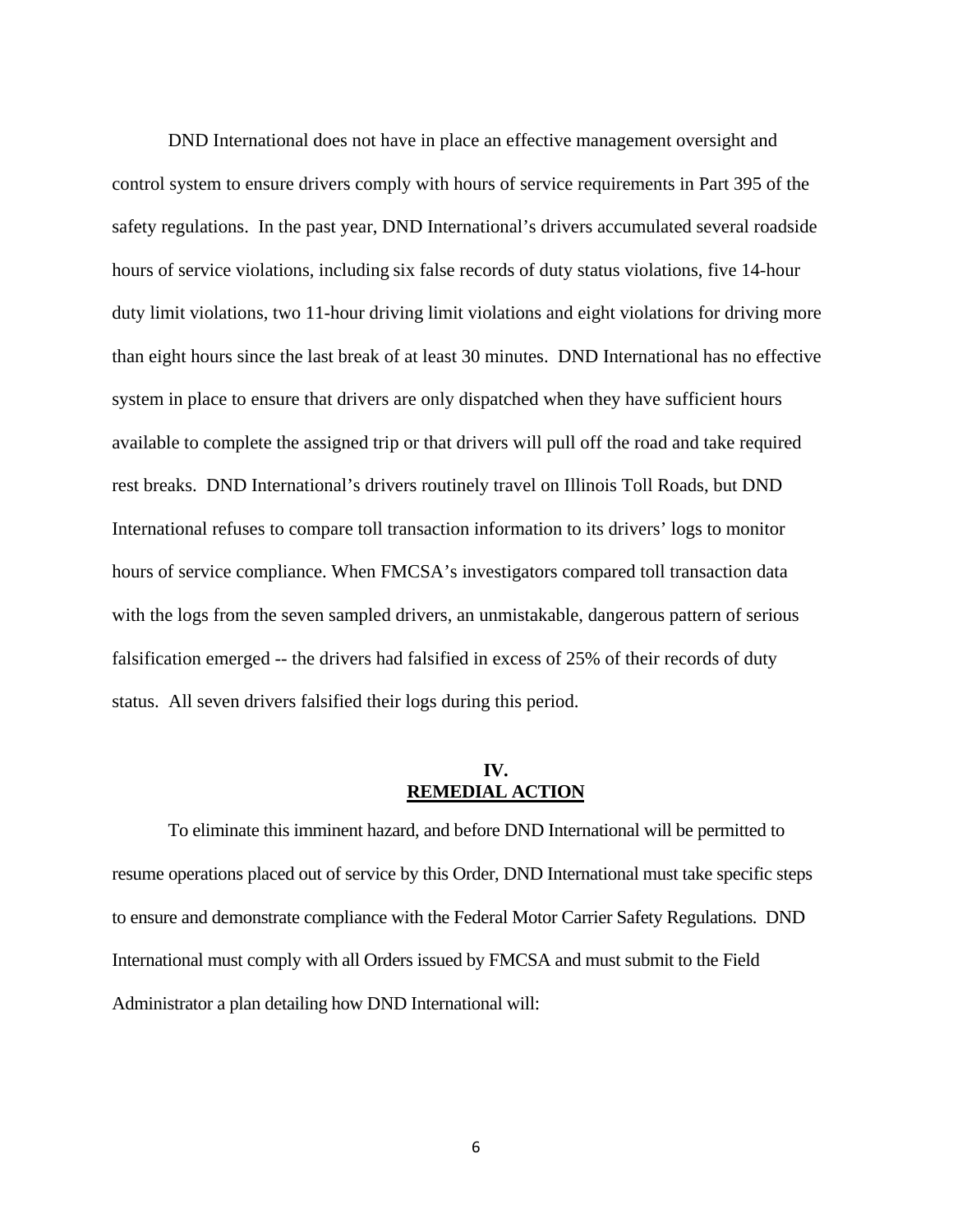- **1. Establish a comprehensive and effective system of obtaining all reasonably available supporting documents generated or obtained by drivers during the ordinary course of operation under the authority of DND International.**
- **2. Establish and implement a comprehensive and effective hours of service (HOS) safety management system that ensures all drivers prepare accurate records of duty status (RODS) in accordance with 49 CFR Part 395, and submit these records to DND International within 13 days of their completion.**
- **3. Ensure that its drivers accurately complete their daily records of duty status and that they submit these records to DND International within 13 days of their completion. DND International must maintain drivers' records of duty status for a minimum of six months, and demonstrate a system showing that the company can and will maintain all supporting documents. Further, DND International must ensure that all records of duty status are accurate by using all means available to DND International and by comparing the records with all supporting documentation.**
- **4. Establish and implement effective policies, procedures and management accountability standards that ensure all personnel engaged in assigning loads or directing drivers delivery schedules must first evaluate and verify the driver's hours driven and on-duty since last mandatory off duty period, the hours available to complete the pick-up, and the hours available to complete the delivery, including hours available to ensure the proper 30-minute rest break and mandatory off duty or sleeper berth period are met, prior to any dispatch or assignment in accordance with 49 CFR Part 395.**
- **5. Establish and implement a comprehensive training program ensuring all personnel are trained on FMCSRs – Hours of Service (49 CFR Part 395) and DND International policies, procedures and systems to fully comply with the FMCSRs.**
- **6. Establish and implement a comprehensive driver safety training program to ensure that drivers are trained on safe CMV driving behaviors, habits, fatigue management and traffic safety laws.**
- **7. Establish and implement a comprehensive and progressive disciplinary program: (a) for drivers in the safe and lawful operation of a CMV, compliance with the HOS regulations, and preparation of accurate RODS; (b) for safety personnel in proper monitoring, oversight and auditing of driver RODS, including timely submission of RODS and all supporting documents, and accountability for discovering of HOS and unsafe driving violations by drivers; and (c) for dispatchers or personnel responsible for assigning loads in adhering to the verification and validation of each driver's HOS prior to dispatch. The disciplinary program must include sanctions, suspensions, loss of loads, and termination of employment provisions for all**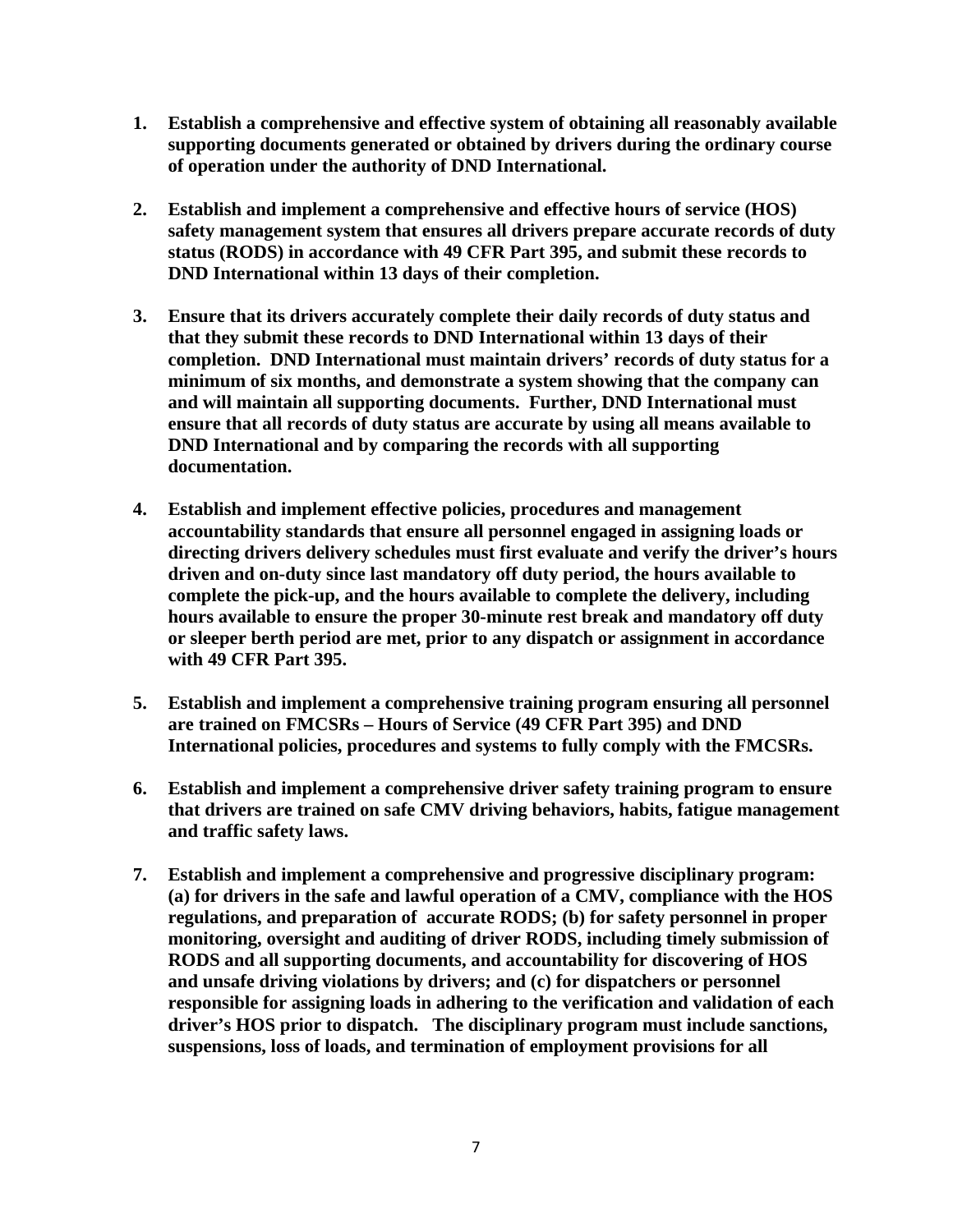**employees found to have violated DND International's safety management program, policies, procedures or the FMCSRs.** 

**8. Establish and implement a formal whistleblower protection program for employees to report safety violations. You must notify every employee that it is his or her right and obligation to report safety violations to management officials. Furthermore, the plan must inform employees that, if a responsible DND International management official fails to correct a reported safety violation, an employee may report this failure to the FMCSA – Illinois Division, 3250 Executive Park Drive, Springfield, Illinois 62703-4514.** 

#### **V. RESCISSION OF ORDER**

DND International is subject to this Order unless and until the Order is rescinded in writing by FMCSA. Unless and until this Order is rescinded, DND International is prohibited from operating any commercial motor vehicle in interstate and/or intrastate commerce. This Order will not be rescinded until the Field Administrator for FMCSA's Midwestern Service Center has determined that the Remedial Action requirements specified in Paragraph IV of this Order have been fully satisfied and acceptable documentation has been submitted.

 Before resuming motor carrier operations DND International must comply with the provisions of this Order, eliminate the problems constituting the imminent hazard that its operations pose, and adequately demonstrate to the Field Administrator's satisfaction the actions taken to eliminate the safety problems. **DND International cannot avoid this Operations Outof-Service Order by continuing to operate under the name of another person or company, including operations by the entity DND Solutions, Inc., USDOT #2152132**. Additionally, any sale, lease, or other agreements for service by DND International requires the written approval of the Midwestern Service Center Field Administrator. Any such action taken in anticipation of this Order must cease immediately.

#### **Prior to rescission of the Order, DND International will be required to:**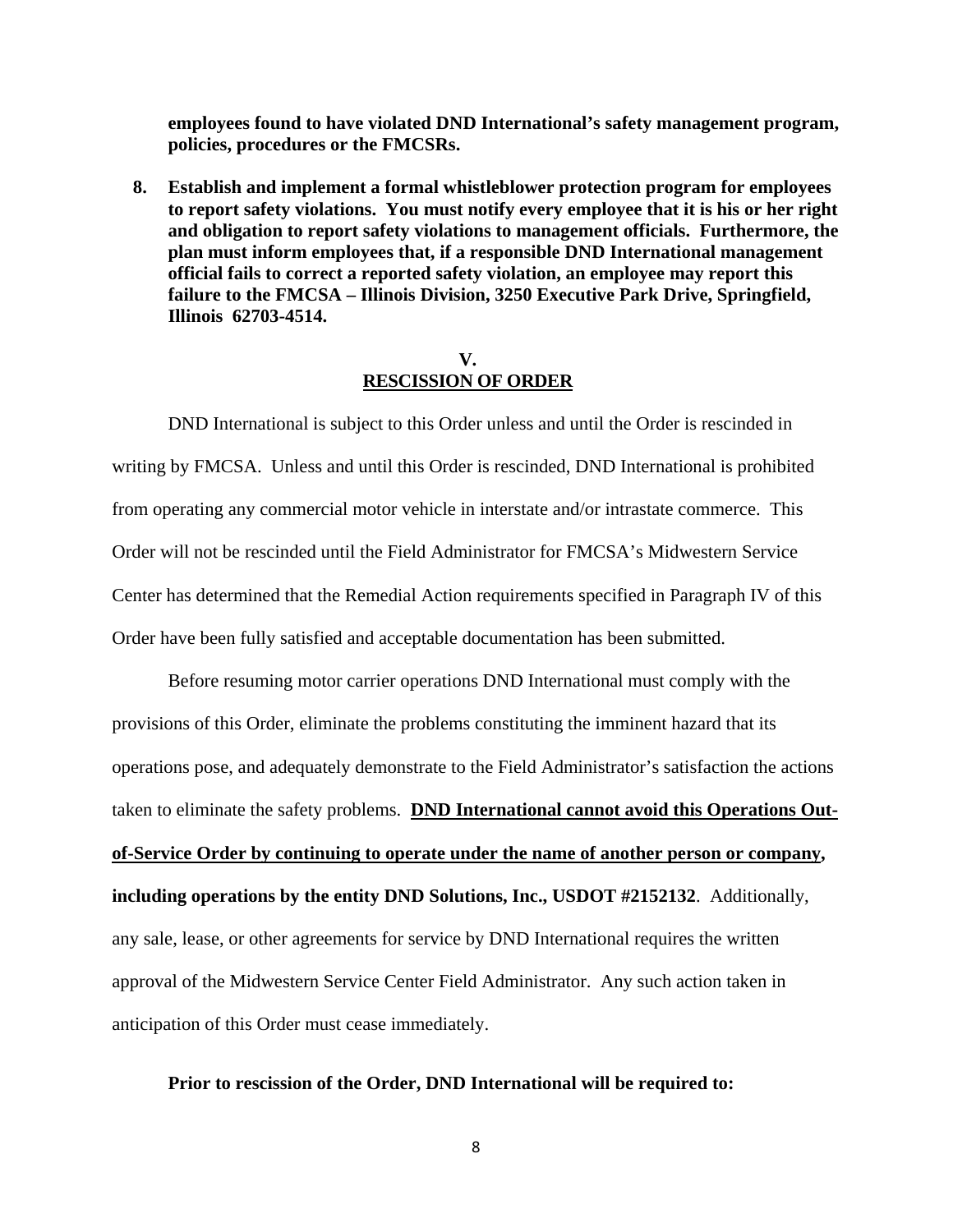- **1. Identify the cause for your noncompliance.**
- **2. Develop a detailed Safety Management Plan of action that addresses each area of noncompliance, the steps it intends to take to overcome its noncompliance, and a time table for these steps. The SMP must address each element outlined in section IV 1-8 above.**
- **3. Certify in writing the commitment of DND International to comply with the Federal Motor Carrier Safety Regulations.**
- **4. Execute the Safety Management Plan and provide certification by all owners, members and officers.**

Any request to rescind this ORDER must be in writing. Written documentation

demonstrating satisfaction of the Remedial Action requirements must be directed to the Field

Administrator, Midwestern Service Center, with a copy to the Division Administrator, Illinois

Division, at the following addresses:

Field Administrator, Midwestern Service Center Federal Motor Carrier Safety Administration 4749 Lincoln Mall Drive, Suite 300A Matteson, Illinois 60443

Division Administrator, Illinois Division Federal Motor Carrier Safety Administration 3250 Executive Park Drive Springfield, Illinois 62703-4514

Rescission of this Order does not constitute a reinstatement of DND International's Federal operating authority registration or its USDOT Number. Before DND International will be permitted to resume motor carrier operations in the United States, DND International will be required to reactivate its USDOT Number registration, and reapply for and receive operating authority registration, and demonstrate that it is fit, willing and able to comply with: 1) the statutory and regulatory requirements; 2) applicable safety regulations including the Federal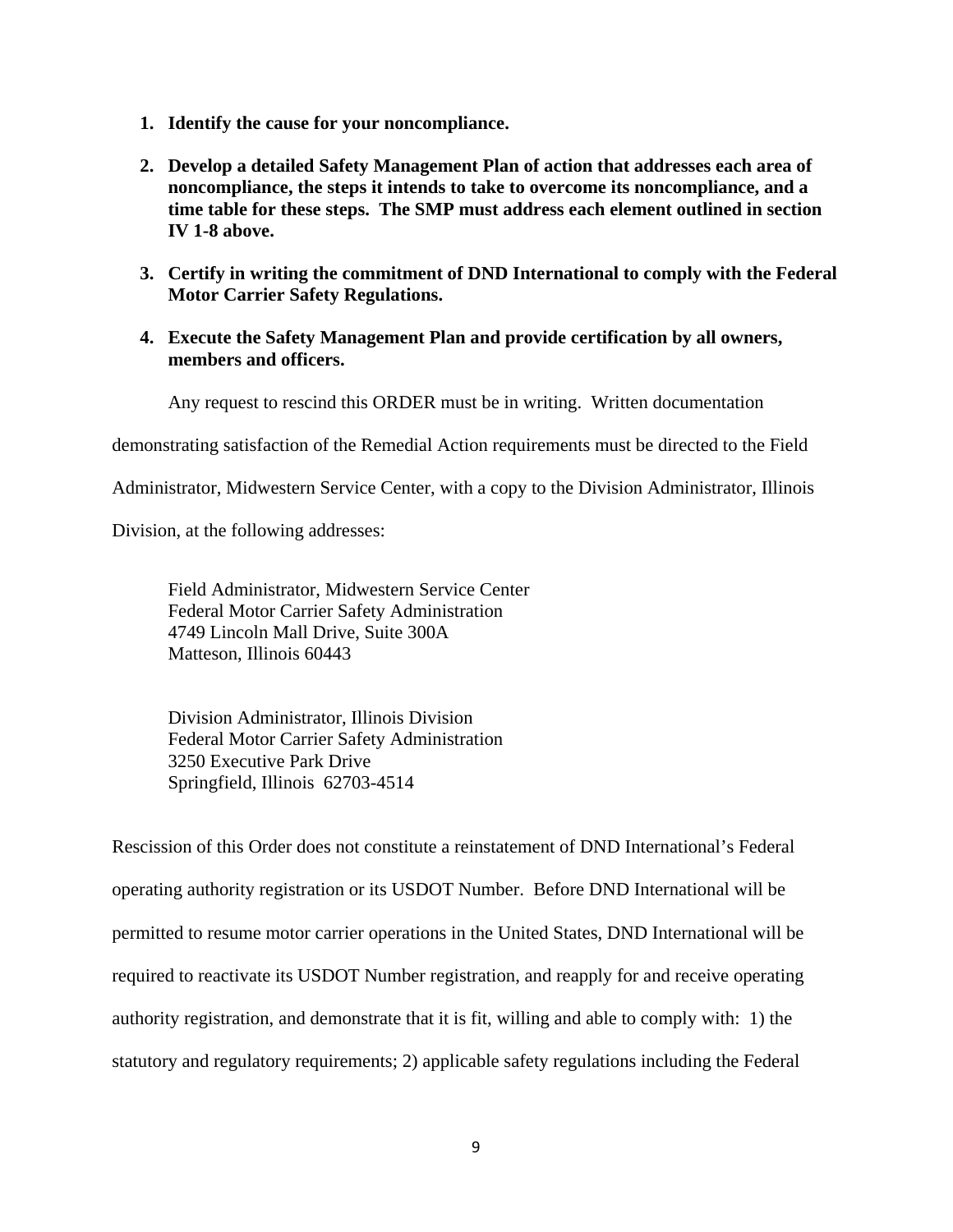Motor Carrier Safety Regulations; 3) the commercial motor vehicle safety requirements of employers and employees set forth in 49 U.S.C. § 31135; 4) the safety fitness requirements set forth in 49 U.S.C. § 31144; and 5) minimum financial responsibility requirements established under 49 U.S.C. § 13906 and 31138.

## **VI. ENFORCEMENT OF ORDER**

This Order, issued pursuant to 49 U.S.C. § 521(b)(5)(A), 49 U.S.C. § 13905(f), 49 U.S.C. § 31144(c)(1) and (5), § 31133 and 49 C.F.R. § 386.72(b)(1), is an Order of the Secretary. Violation of this Order may subject DND International to civil penalties and may also result in an action in the United States District Court for equitable relief and punitive damages. DND International may be assessed civil penalties of up to \$25,000 for a violation of this Order. (49 U.S.C. §§ 507, 521(b)(2)(F), and 521(b)(4) and 49 C.F.R. Part 386 App. A. § IV(g)). DND International may also be assessed civil penalties up to \$10,000 for providing transportation requiring registration, including operating a commercial motor vehicle in interstate commerce, without operating authority registration (49 U.S.C. §§ 14901, 14702-03) and up to \$25,000 for operating a commercial motor vehicle in interstate commerce without USDOT number registration (49 U.S.C. §§ 507, 521(b)(2)(F) and 31134). Violations of this Order may also subject DND International to criminal penalties, including a fine of up to \$25,000 and imprisonment for a term not to exceed one year.  $(49 \text{ U.S.C.} \$ §§  $521(b)(6)(A)$  and  $526)$ .

### **VII. ADDITIONAL PENALTIES FOR OTHER VIOLATIONS**

Any motor carrier that violates Federal requirements, including the FMCSRs, and/or permits its employee(s) to violate Federal requirements is subject to civil and/or criminal penalty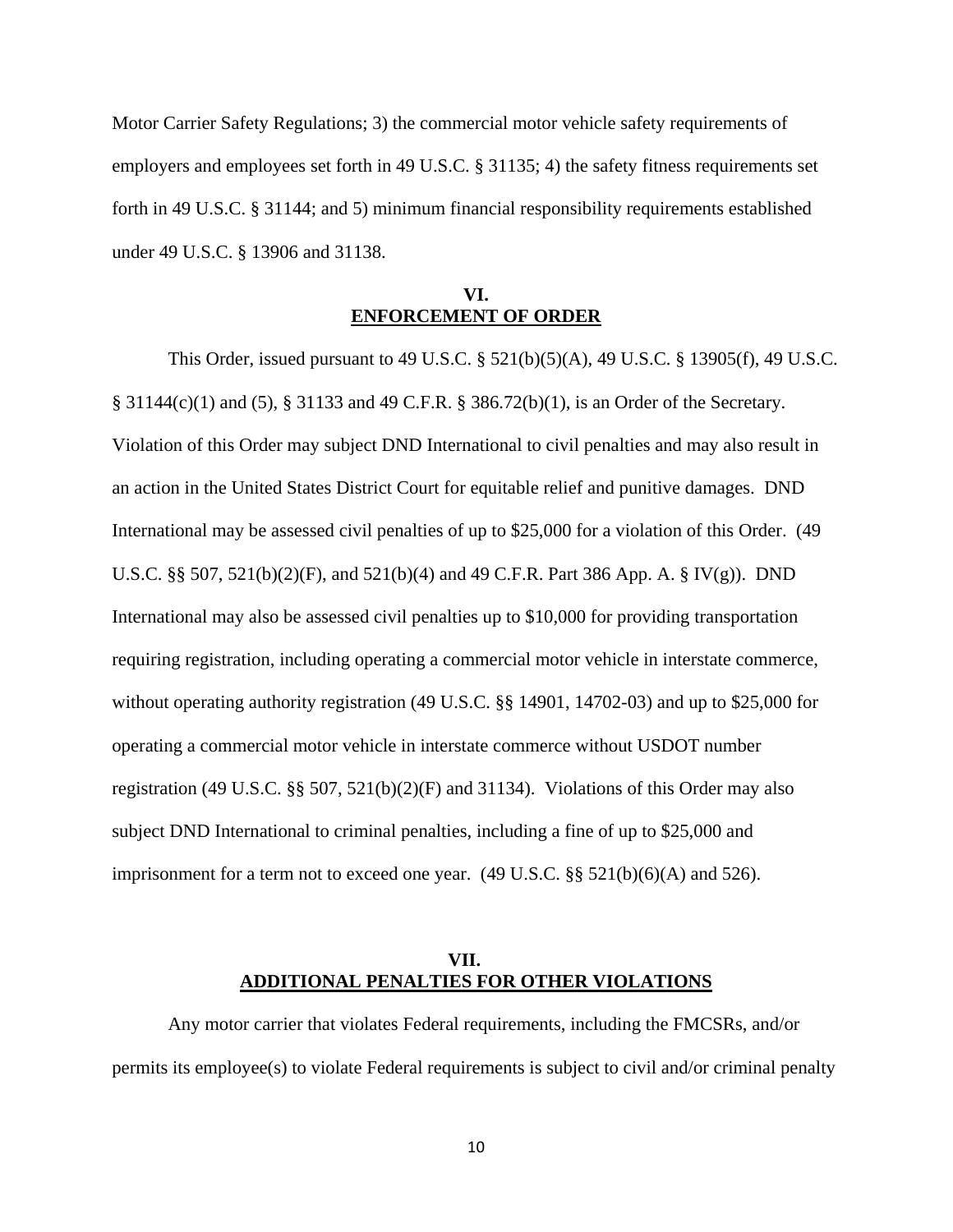provisions. Penalty provisions for violations of Federal statutes and regulations are separate and distinct from this Order. Penalties may be assessed for the violations of Federal requirements, including the FMCSRs and Orders of the FMCSA, previously discovered, discovered after the service of this Order, and/or discovered during subsequent investigations.

# **VIII. RIGHT TO REVIEW**

You have the right to administrative review in accordance with 5 U.S.C. § 554 pursuant to 49 C.F.R. § 386.72(b)(4). An administrative review, if requested, must occur within 10 days of the issuance of this Order.  $(49 \text{ U.S.C.} \S 521(b)(5)$  and  $49 \text{ C.F.R.} \S 386.72(b)(4))$ . A request for review must be addressed to the Assistant Administrator, United States Department of Transportation, Federal Motor Carrier Safety Administration, with a copy sent to the FMCSA's Adjudications Counsel by mail and electronic mail, and the Field Administrator, Midwestern Service Center at the following addresses:

Assistant Administrator Federal Motor Carrier Safety Administration 1200 New Jersey Avenue, S.E. Washington, DC 20590

Federal Motor Carrier Safety Administration Office of the Chief Counsel - Adjudications 1200 New Jersey Avenue S.E., W61-323 Washington, DC 20590 FMCSA.Adjudication@dot.gov

 Field Administrator, Midwestern Service Center Federal Motor Carrier Safety Administration 4749 Lincoln Mall Drive, Suite 300A Matteson, IL 60443

 The request must state the material facts at issue which you believe dispute or contradict the finding that DND International's operations constitute an imminent hazard to the public.